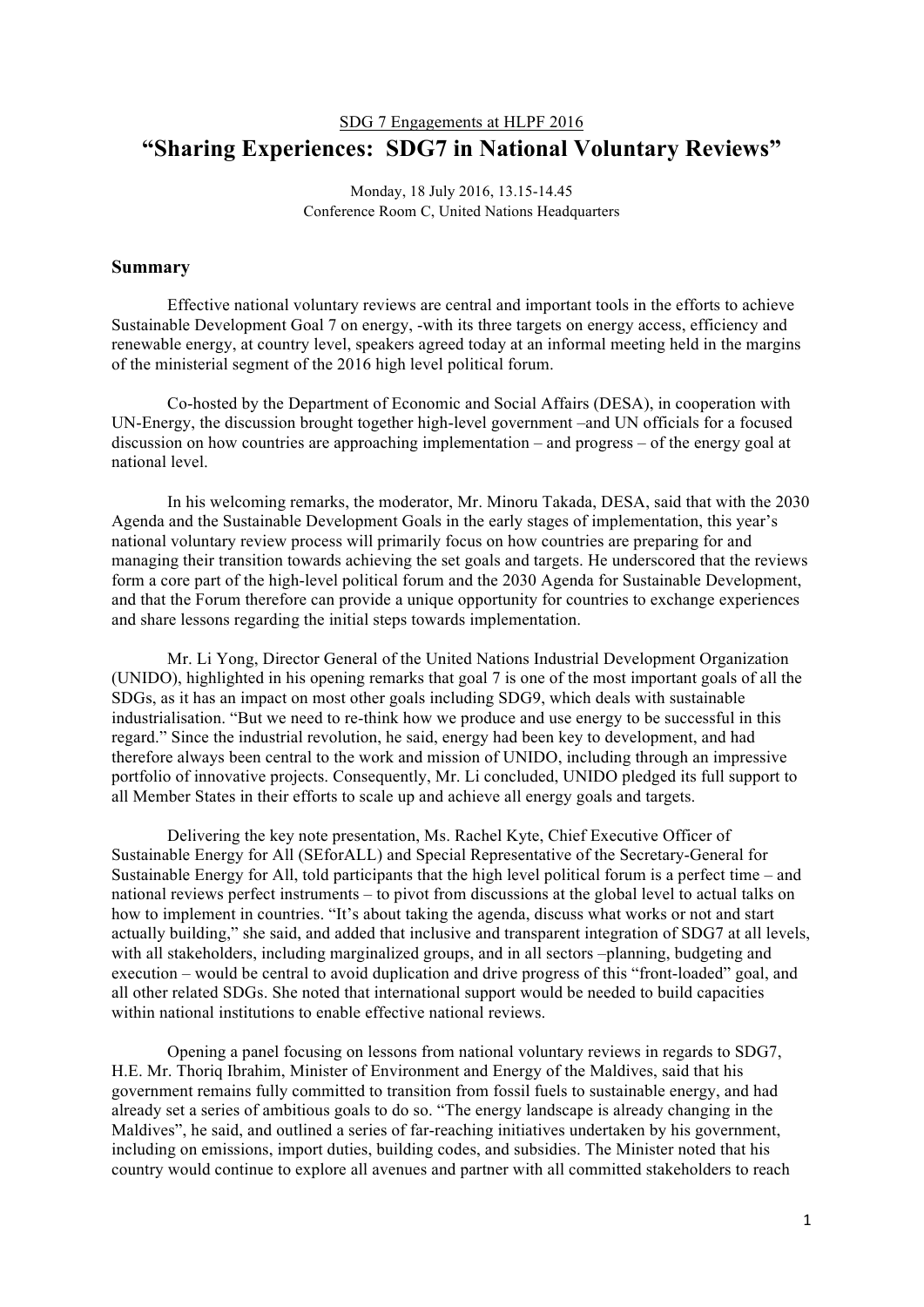SDG7, but added that more will need to be done to reach the goals, including within the areas of financing and transfer of technology.

Dr. Mohamed El Sobki, Chairman of the New and Renewable Energy Authority of Egypt gave a detailed presentation of the current status on the three targets of SDG7 in his country. "We have achieved 99% access to energy", he announced, but noted that the main challenge facing Egypt is to change the energy  $mix - citing$  a strategy to target a 20% increase in renewable energy – while making energy use more efficient. In this regard, he outlined a series of ambitious proposals and projects on renewable energy currently underway or in consideration in Egypt.

Dr. Patrick Birungi, Director of Development Planning at the National Planning Authority of Uganda focused his intervention on how his government is currently working on the implementation aspects of the SDGs, including SDG7. "We analysed the SDGs, we looked at the gaps, where we need more data, and then we moved towards relevant integration of the goals into our national planning to ensure that all levels of governments are working in sync with overall targets," he said. On energy, he noted Uganda had set national targets through its "Uganda Vision 2040", including on increasing capacity, especially from renewable sources, increase access to clean cooking, as well on improving energy efficiency. While progress is underway, challenges remain, however. These included avoiding silo approaches within governmental sectors, improve coordination to ensure delivery, develop better data, as well as securing additional funding and resources, including through private sector partnerships.

Mr. Inge Herman Rydland, Special Representative for the 2030 Agenda in Ministry of Foreign Affairs of Norway underscored how important the energy is to most aspects of life, including development -and environmental issues. "If energy is not in place," he said, "it will be tough to achieve most other Sustainable Development Goals." In this regard, Mr. Rydland thought the adoption of SDG7 had been a breakthrough as it brought political consensus around a common set of goals and targets. In a Norwegian context, the national voluntary review had already proven a very useful exercise, he noted, as it had helped outline responsibilities, roles and future plans. On a more general note, he said that achieving SDG7 would take transparent and predictable investment frameworks, instruments for risk management, solid leadership, and accountable institutions. While public funding will not suffice in providing all the resources needed, aid and development assistance could serve as catalytic instruments, although Mr. Rydland cautioned, all approaches should be individual targeted as there are no one-size fits all solutions for countries.

Ending the panel, Ms. Stefanie Schmid-Luebbert, Counsellor at the Permanent Mission of Germany to the United Nations in New York, gave a comprehensive overview of German efforts to achieve the energy goal. She explained that her government was already in the midst of an ambitious comprehensive and long-term energy transition. "The so-called energy wende provides a framework for sustainable energy policies with long term goals," she said. The reasons for making this transition were to reduce carbon emissions and reach climate protection targets, to prove that energy policies can be both sustainable and economically successful, to develop new technologies as new sources of growth and employment, to reduce dependency on energy imports and to phase-out nuclear power generation. She did cite a number of challenges, however, including lack of investment in infrastructure, integration of sectors and electricity market design, but noted that her government remained confident that all goals would be met. Finally, Ms. Schmid-Luebbert outlined her governments' support for other countries, including through numerous multilateral and bilateral energy partnerships.

Two discussants rounded off the afternoon; Mr. Ivan Vera, secretary of UN-Energy and with the Department of Economic and Social Affairs, said reiterated that energy was not only important in its own right, but that achieving SDG7 would carry positive implications for a host of other goals. On reviews, he noted that the idea is not for a government to simply focus on outlining its plans for implementation, but to also establish a robust process that ensures that institutional arrangements are in place and in sync across all sectors of the government, that the public is aware of the SDGs, and